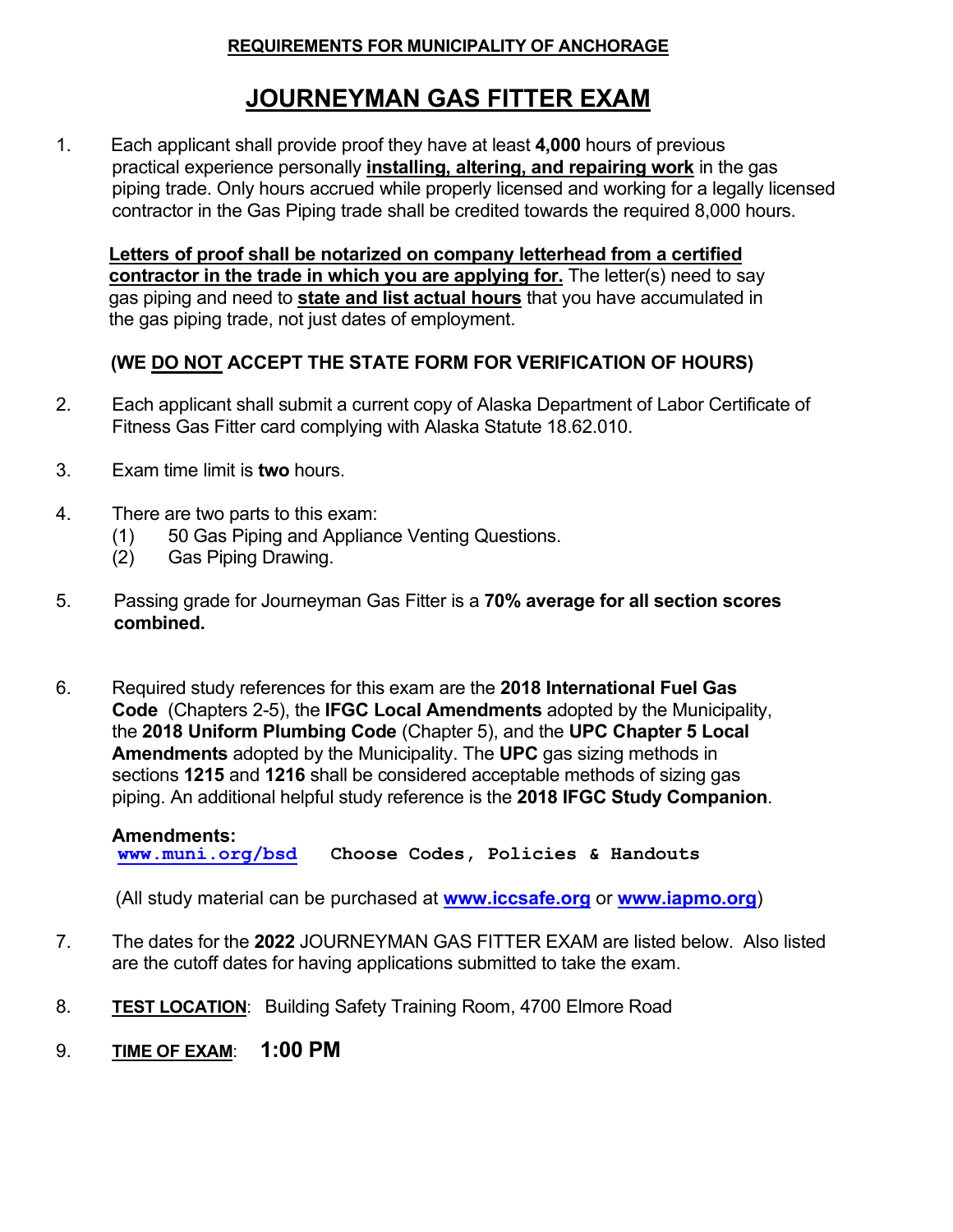| <b>LAST DATE TO SIGN UP</b> | <b>EXAM DATE</b>       |
|-----------------------------|------------------------|
|                             |                        |
| <b>January 28, 2022</b>     | FEBRUARY 2 2022        |
|                             |                        |
| April 1, 2022               | <b>APRIL</b><br>6 2022 |
|                             |                        |
| May 27, 2022                | <b>JUNE 1 2022</b>     |
|                             |                        |
| July 29, 2022               | <b>AUGUST 3 2022</b>   |
| September 30, 2022          | OCTOBER 5 2022         |
|                             |                        |
| December 2, 2022            | DECEMBER 7 2022        |
|                             |                        |
|                             |                        |

## **A. ALL APPLICANTS**

- 1. All exams are **"closed book"** (NO REFERENCE MATERIAL ALLOWED).
- 2. You will need photo ID at time of **"sign-in"** for the exam.
- 3. Pencils, erasers and straight edge are provided.
- 4. Calculators are allowed- **(not provided)**. **All cell phones shall be stowed away during the test.**
- 5. Reference material to study for taking exam must be arranged and obtained by applicant and at applicant's own expense.
- 6. Passing grade for **CONTRACTORS** is 70% on **each section** of the test.
- 7. Individuals who submit an application to take an examination and pay the prescribed exam fee, must show up to take the exam or the test fee is forfeited. No postponements for future exam dates will be considered (except for emergencies). No refund for exam fees will be granted.
- 8. Individuals who fail the examination as prescribed by the Building Board will, upon request, be informed of their examination scores and the area(s) in which they failed. Individuals who disagree with the test result may request a hearing with the Mechanical Subcommittee of the Building Board to discuss the results of the examination, 343-8211, opt #1.
- 9. Individuals who fail the examination, for which they applied, must apply for re-examination. No consideration will be given to a person for getting any other type of license other than the one that was applied for.
- 10. The Municipality of Anchorage policy for issuing temporary work permits is as follows: Temporary work permits will only be given (1) time to applicants taking the Journeyman exam and must be for the next available exam. No temporary work permit issued for a Contractor category.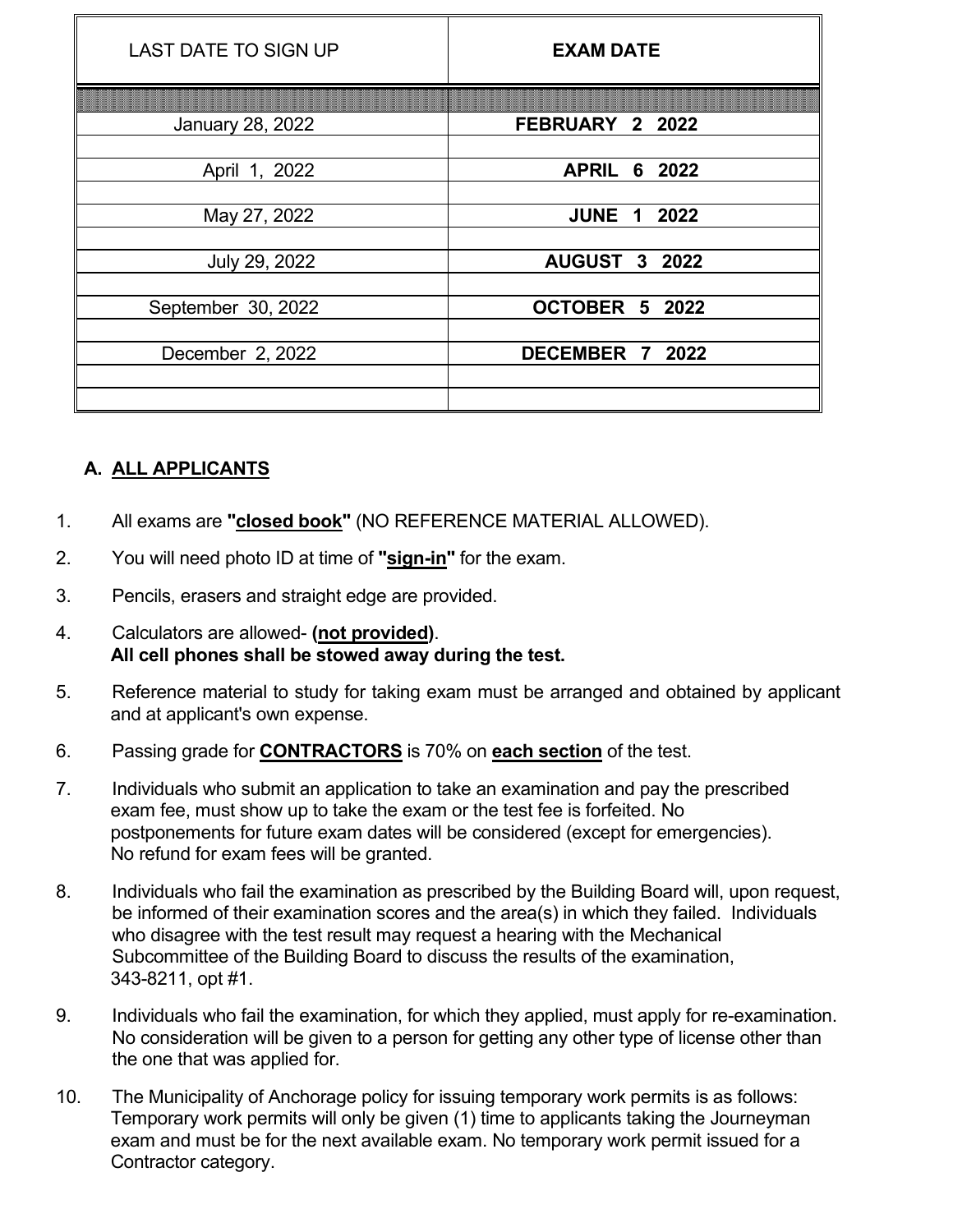#### **EXAM APPLICATION FOR CERTIFICATE OF QUALIFICATION**

| <b>Municipality of Anchorage</b> | <b>Exam Date</b>      |                   |
|----------------------------------|-----------------------|-------------------|
| <b>Building Safety Division</b>  | <b>Fee Paid</b>       | $\_$ \$60.00 $\_$ |
| 4700 Elmore Road                 | <b>Receipt Number</b> |                   |
| 343-8211, option #1              | Paid by CK/CA/CH      |                   |
|                                  | Date Received         |                   |
|                                  |                       | <b>Key 14</b>     |

**Journeyman Gas Fitter \$60.00**

*This application, when properly filled out, signed, and submitted to the Building Safety Division, Municipality of Anchorage, together with any necessary supporting documents and fees, will be reviewed by the Administrative Authority. Applicants whose education, training, and experience qualifications are not found to be in accordance with the requirements of the laws and administrative rules pertaining thereto will have to appear before the Board of Mechanical Examiners & Appeals for final approval of the application before being admitted to further examination.*

| HAVE YOU TAKEN THIS EXAMINATION PREVIOUSLY? DATE _______________                                                                                                                                                                                    |  |                                                     |  |  |
|-----------------------------------------------------------------------------------------------------------------------------------------------------------------------------------------------------------------------------------------------------|--|-----------------------------------------------------|--|--|
| The undersigned being duly sworn deposes and says that the above stated information is true<br>and correct. I FURTHER REALIZE THAT TO FALSIFY SAID STATEMENT CONSTITUTES<br>PERJURY AND I MAY BE PROSECUTED UNDER THE STATE PENAL CODE FOR PERJURY. |  |                                                     |  |  |
|                                                                                                                                                                                                                                                     |  |                                                     |  |  |
|                                                                                                                                                                                                                                                     |  |                                                     |  |  |
|                                                                                                                                                                                                                                                     |  | <b>NOTARY PUBLIC in and for the STATE OF ALASKA</b> |  |  |
|                                                                                                                                                                                                                                                     |  |                                                     |  |  |